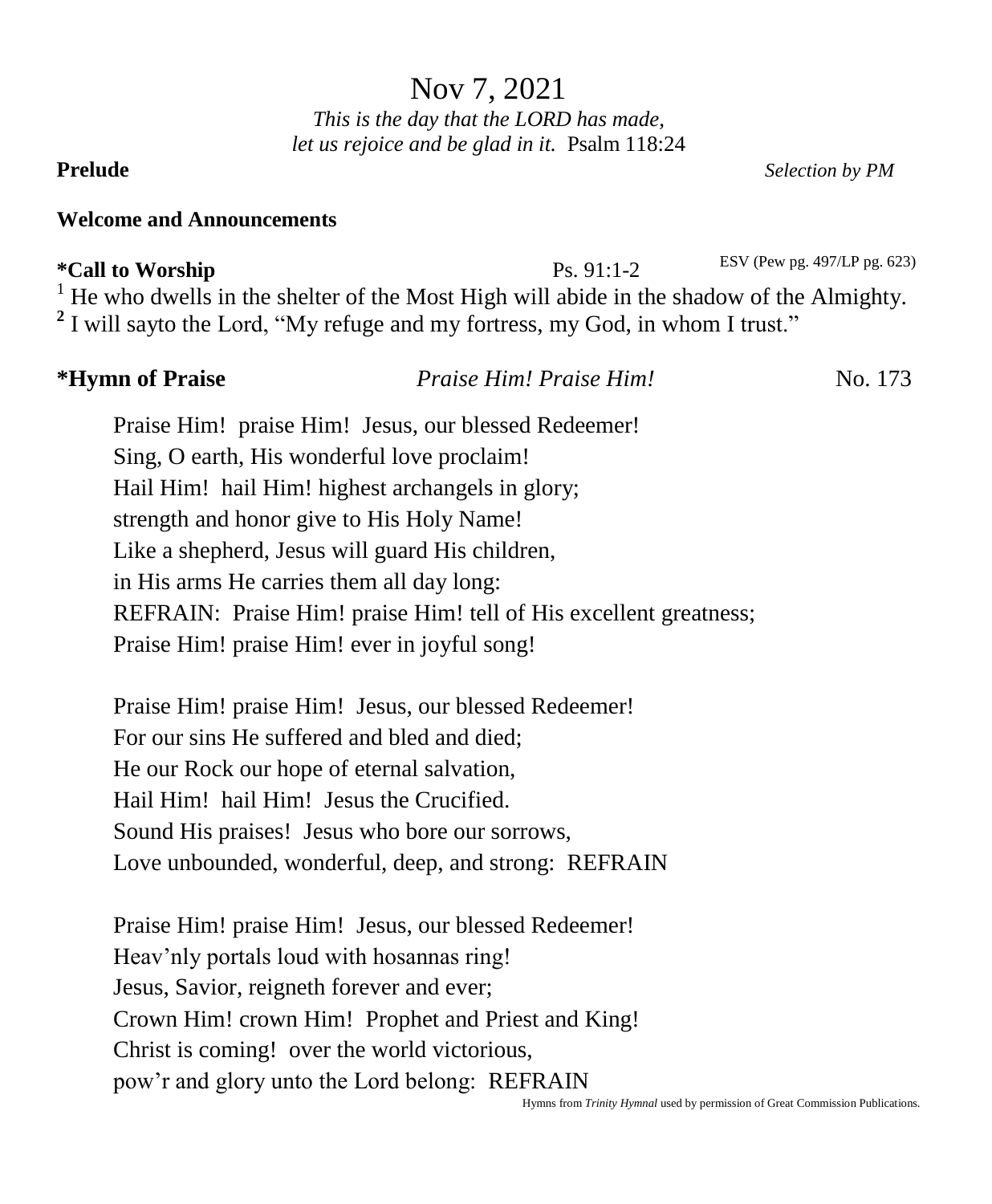### **\*Prayer of Invocation**

### **Scripture Reading Gen 49:1-12**

### **Prayer of Confession**

Grant to us, O Heavenly Father, that the remembrance of our redemption may never leave our hearts, but that we may walk in Christ, the Light of the world, far removed from our foolish reason and blind wills, which are vain and injurious darkness; through Christ Jesus our Lord. Amen. (Borrowed out of Martin Bucer's Strassburg Liturgy, 1539)

### Assurance of Pardoning Grace **Ps. 91:3-8**

<sup>3</sup> For he will deliver you from the snare of the fowler and from the deadly pestilence. <sup>4</sup> He will cover you with his pinions, and under his wings you will find refuge; his faithfulness is a shield and buckler.<sup>5</sup> You will not fear the terror of the night, nor the arrow that flies by day,**<sup>6</sup>** nor the pestilence that stalks in darkness, nor the destruction that wastes at noonday.<sup>7</sup> A thousand may fall at your side, ten thousand at your right hand, but it will not come near you.**<sup>8</sup>** You will only look with your eyes and see the recompense of the wicked.

\***Hymn of Thanksgiving** *Joyful We Adore Thee*

Joyful joyful we adore Thee God of glory Lord of love Hearts unfold like flow'rs before Thee Opening to the sun above Melt the clouds of sin and sadness Drive the dark of doubt away Giver of immortal gladness Fill us with the light of day

All Thy works with joy surround Thee Earth and heav'n reflect Thy rays Stars and angels sing around Thee Center of unbroken praise

ESV (Pew pg. 497/LP pg. 623)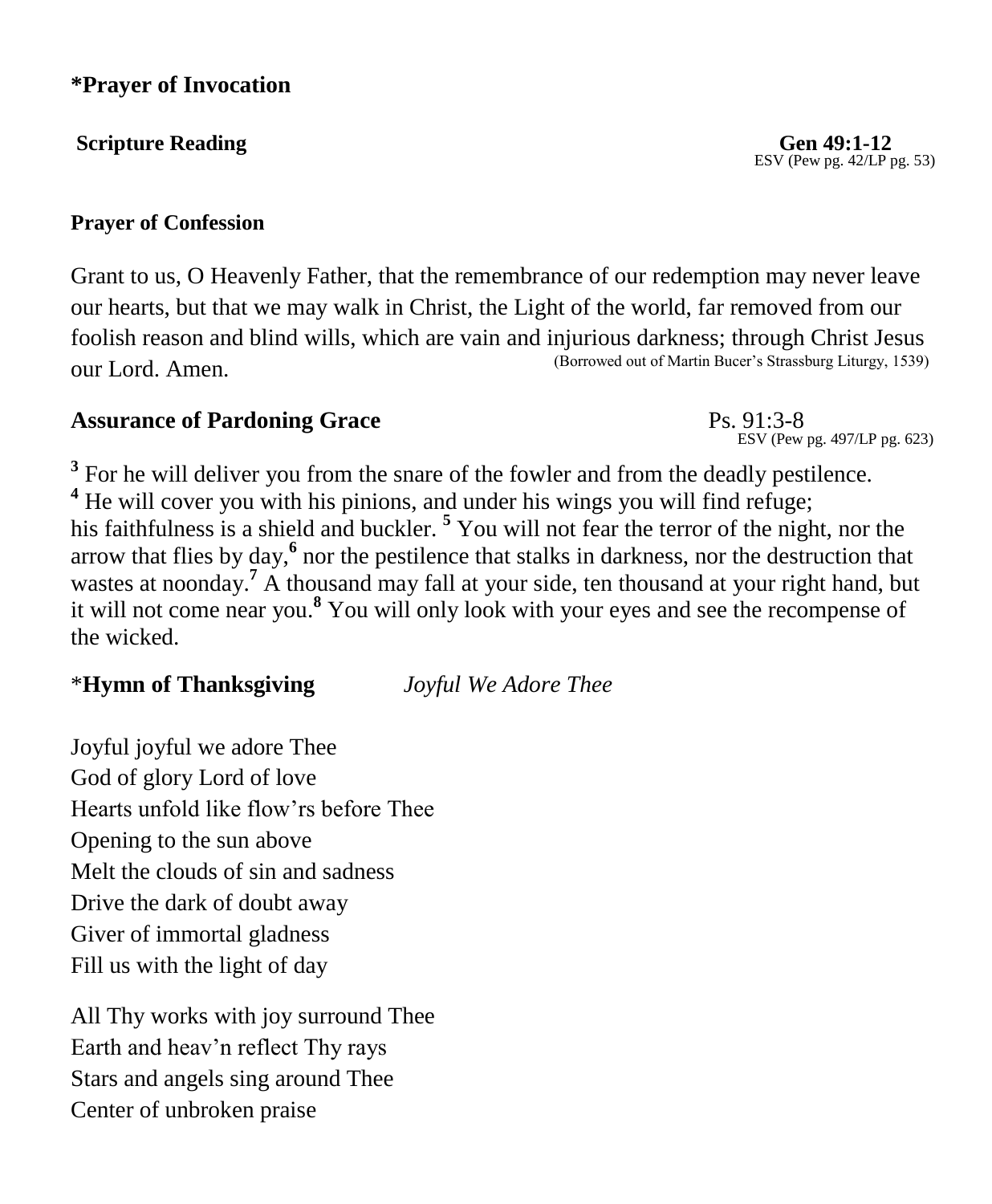Field and forest vale and mountain Flowery meadow flashing sea Chanting bird and flowing fountain Call us to rejoice in Thee

Thou art giving and forgiving Ever blessing ever blest Wellspring of the joy of living Ocean depth of happy rest Thou our Father Christ our Brother All who live in love are Thine Teach us how to love each other Lift us to the joy divine

Mortals join the mighty chorus Which the morning stars began Father love is reigning o'er us Brother love binds man to man Ever singing march we onward Victors in the midst of strife Joyful music lifts us sunward In the triumph song of life

CCLI Song # 25321 Edward Hodges | Henry Van Dyke | Ludwig van Beethoven © Words: Public Domain Music: Public Domain CCLI License # 376630

### **WCF 11.2**

2. Faith, thus receiving and resting on Christ and his righteousness, is the alone instrument of justification: yet is it not alone in the person justified, but is ever accompanied with all other saving graces, and is no dead faith, but worketh by love.

### **Prayer of Intercession**

### \***Doxology** No. 731

Praise God, from Whom all blessings flow; Praise Him, all creatures here below; Praise Him above, ye heav'nly host; Praise Father, Son, and Holy Ghost. Amen.

**Offering** *Selection by PM* 

Hymns from *Trinity Hymnal* used by permission of Great Commission Publications.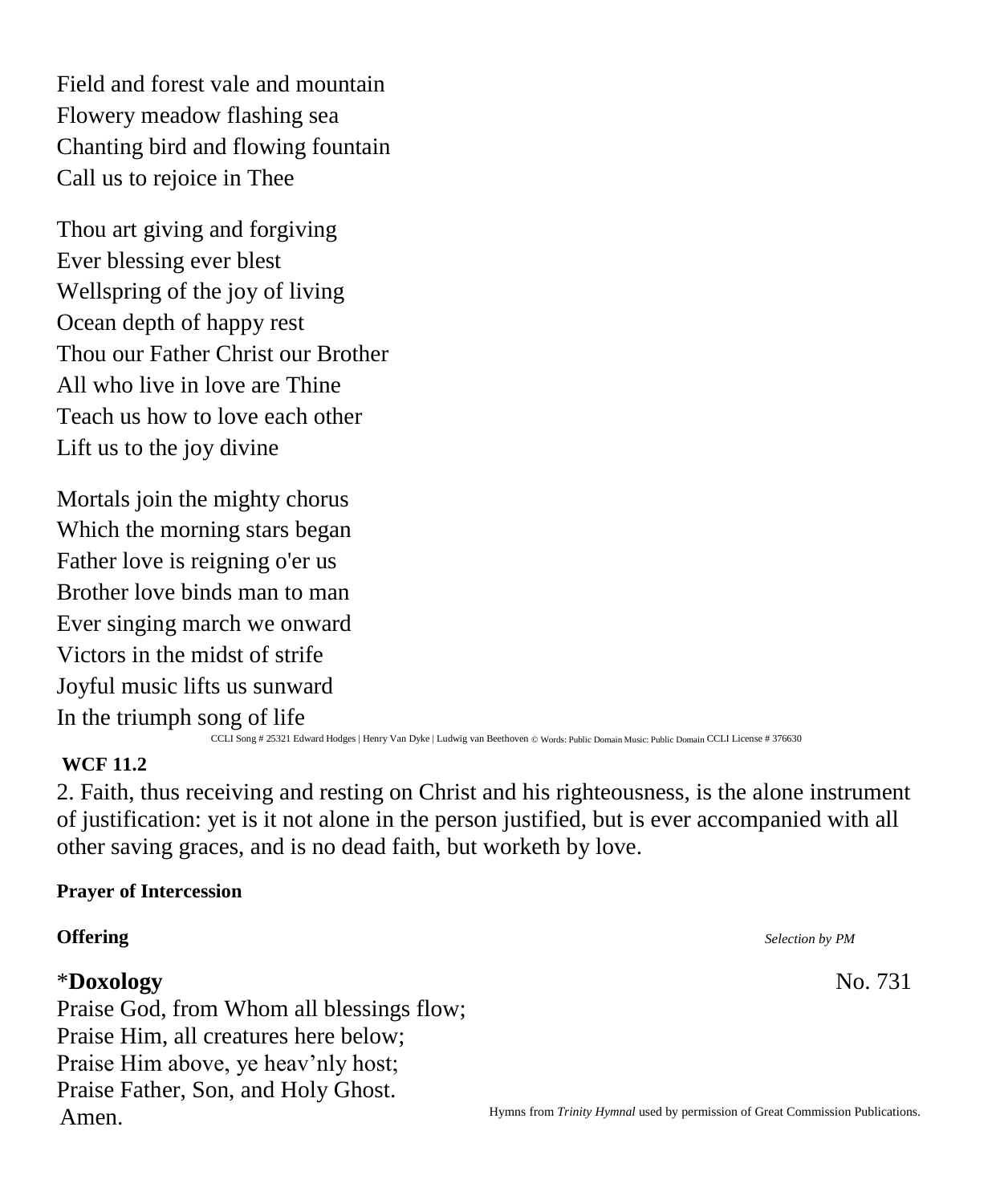Why should I feel discouraged, Why should the shadows come, Why should my heart be lonely, And long for heav'n and home; When Jesus is my portion? My constant Friend is he; His eye is on the sparrow, And I know he watches me; His eye is on the sparrow, And I know he watches me.

"Let not your heart be troubled," His tender word I hear, And resting on his goodness, I lose my doubts and fears; Though by the path he leadeth, But one step I may see; His eye is on the sparrow, And I know he watches me; His eye is on the sparrow, And I know he watches me.

Whenever I am tempted, Whenever clouds arise; When songs give place to sighing, When hope within me dies, I draw the closer to him, From care he sets me free; His eye is on the sparrow, And I know he watches me; His eye is on the sparrow, And I know he watches me.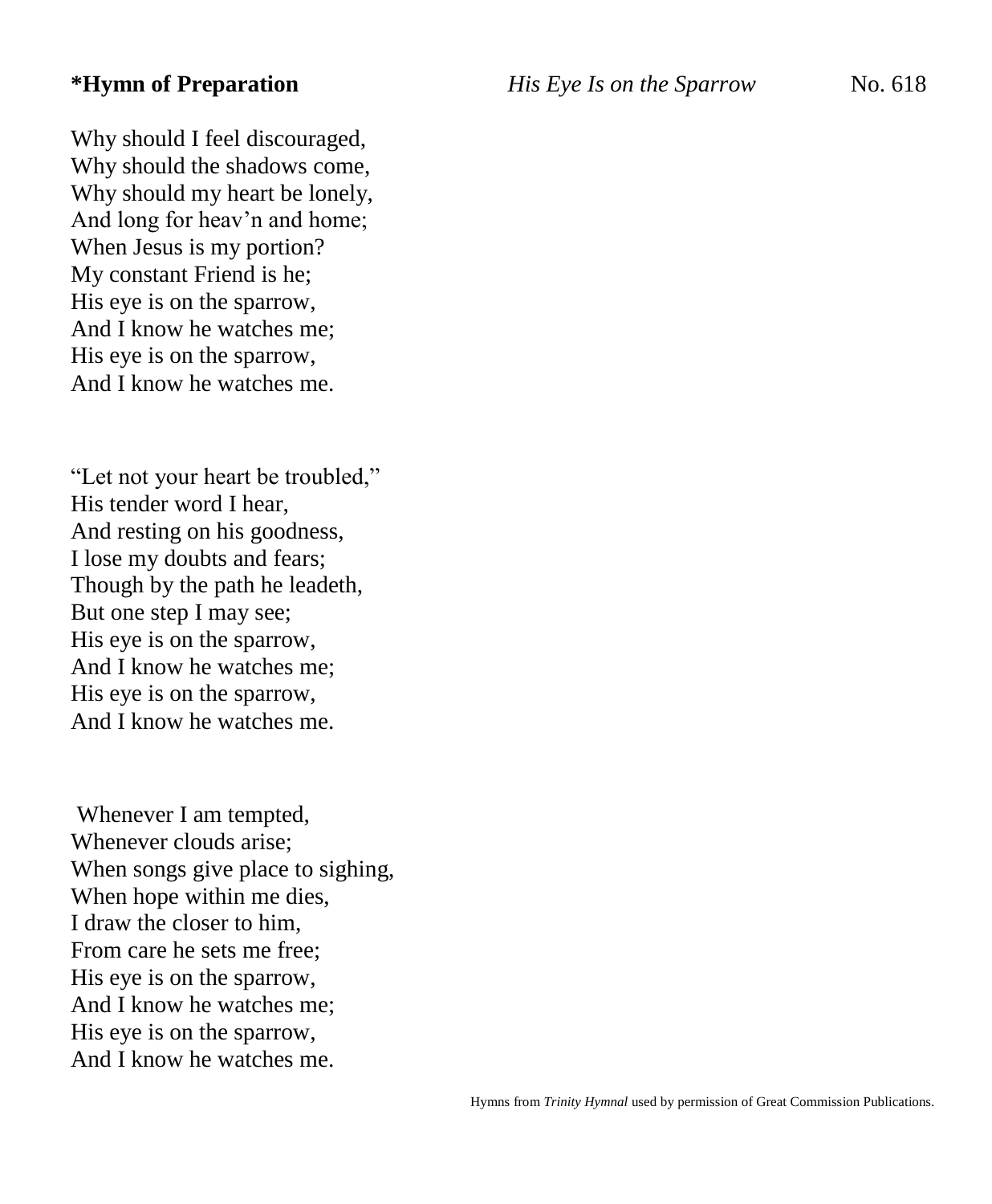**Sermon How to Treat the Humble Poor** Luke 20:45-21:4

ESV (Pew pg. 880/LP pg. 1099)

1. The Way Kings Behave (20:41-44)

2. The Way Kings Treat People (20:45-47)

3. The Way People Treat Kings (21:1-4)

Questions:

- 1. Where was Jesus teaching this particular passage (see 20:1)? Why is this location significant to today's passage? What does the temple represent?
- 2. What does the title 'Son of David' represent? Is it wrong to refer to Jesus in this way? Why is it incomplete?
- 3. Who are the "least of these" in our day and age? Why? What should we be doing to help?
- 4. What does 21:1-4 teach us about giving? How can we imitate this widow?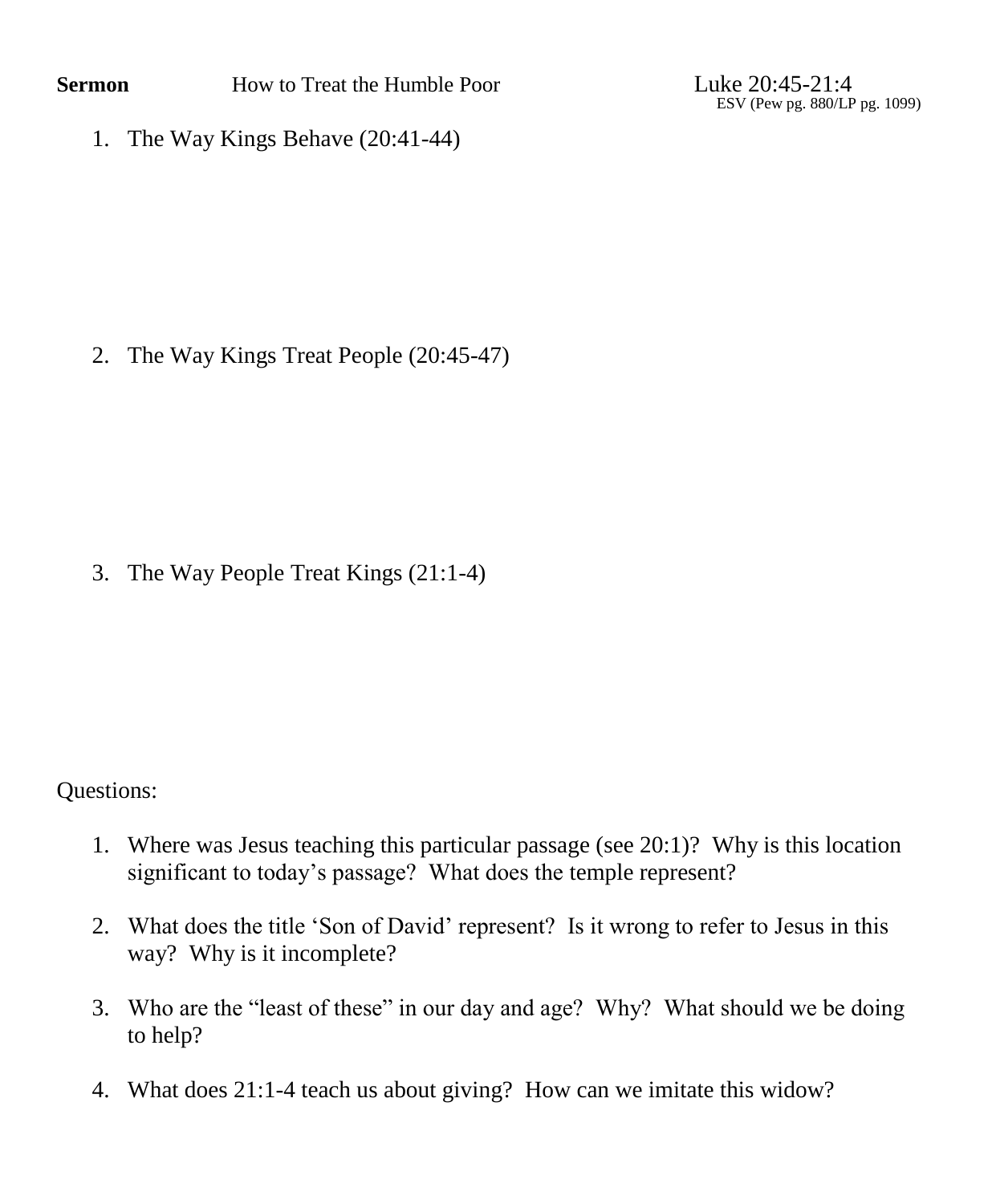# **The Lord's Supper**

(wine in the wine-colored cups and grape juice in the clear cups)

## *Sursum Corda* Leader: Lift up your hearts! **People: We lift them up to the Lord!**

Music: Selections from the Hymnal

Hymns from *Trinity Hymnal* used by permission of Great Commission Publications.

### **\*Hymn of Response** *Love Divine, All Loves Excelling*No. 529

Love divine, all loves excelling, Joy of heav'n to earth come down: Fix in us Thy humble dwelling, all Thy faithful mercies crown: Jesus, Thou art all compassion, pure, unbounded love Thou art; Visit us with Thy salvation, enter ev'ry trembling heart.

Breathe, O breathe Thy loving Spirit, into ev'ry troubled breast; Let us all in Thee inherit, let us find the promised rest: Take away the love of sinning; Alpha and Omega be; End of faith, as its Beginning, set our hearts at liberty.

Come, Almighty to deliver, let us all Thy life receive; Suddenly return and never, never-more Thy temples leave. Thee we would be always blessing, serve Thee as Thy hosts above, pray and praise Thee, without ceasing, glory in Thy perfect love.

Finish, then, Thy new creation; pure and spotless let us be: Let us see Thy great salvation perfectly restored in Thee; Changed from glory into glory, till in heav'n we take our place, till we cast our crowns before Thee, lost in wonder, love, and praise.

Hymns from *Trinity Hymnal* used by permission of Great Commission Publications.

### **\*Benediction**

### **\*Gloria Patri** No. 735

Glory be to the Father, and to the Son, and to the Holy Ghost; as it was in the beginning, is now, and ever shall be, world without end. Amen, amen.

Hymns from *Trinity Hymnal* used by permission of Great Commission Publications.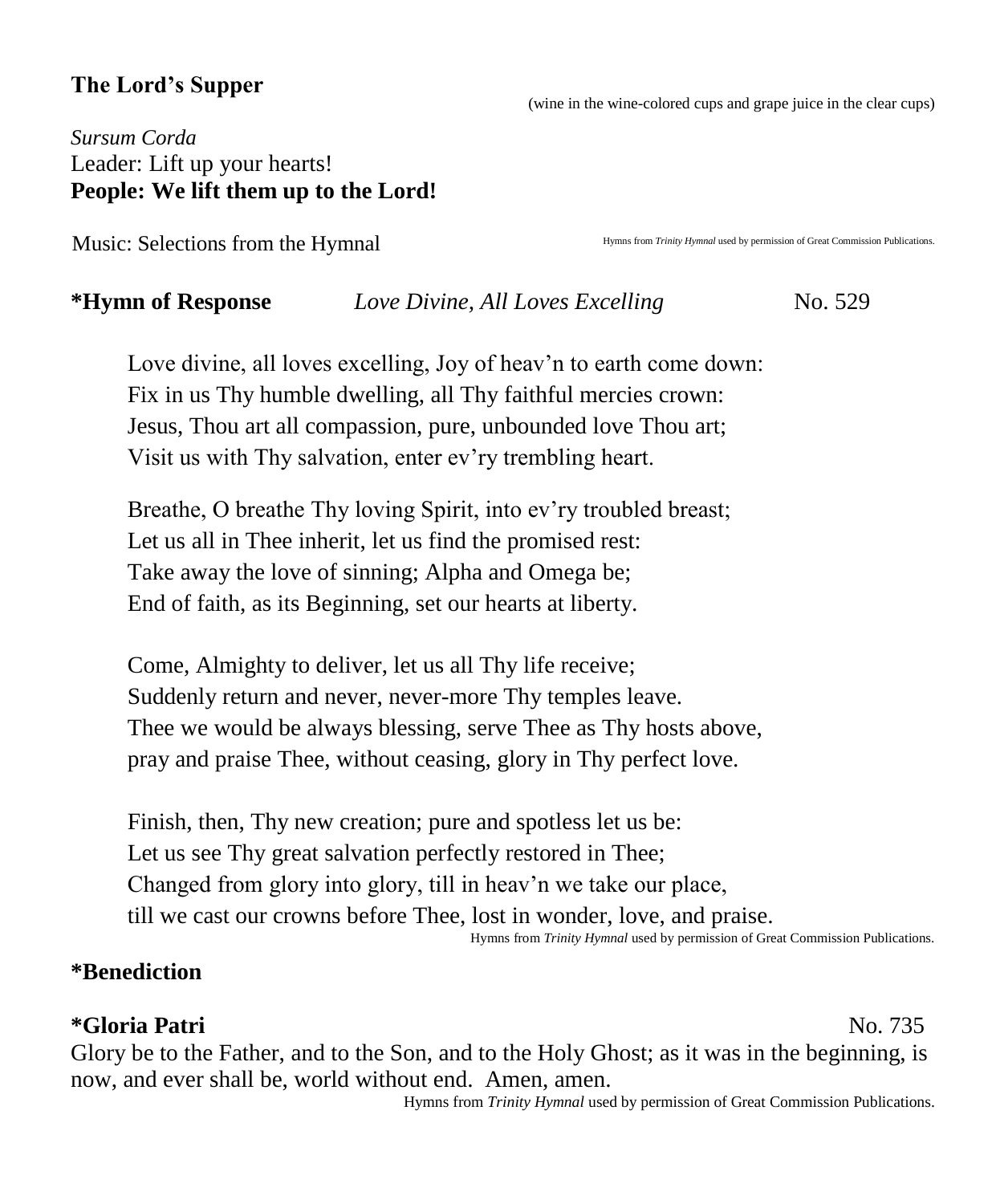**Piano** Paige Mecyssine<br> **Intercessory Prayer** Strategies Property Prayer<br>
Paige Mecyssine<br>
Paige Mecyssine<br>
Paige Mecyssine **Intercessory Prayer** 

# **Weekly Calendar**

|                   | <b>DATE</b>           | <b>TIME</b><br><b>EVENT</b>                                  |  |  |
|-------------------|-----------------------|--------------------------------------------------------------|--|--|
| <b>SUN 11/7</b>   | $9:20$ AM<br>10:30 AM | <b>Sunday School</b><br><b>Worship Service-Lord's Supper</b> |  |  |
| <b>TUES 11/9</b>  | $1:00$ PM             | <b>Senior Bible Study (Psalm 139)</b>                        |  |  |
| <b>WED 11/10</b>  | $6:00$ PM             | <b>Women's Evening Bible Study (Hebrews 4)</b>               |  |  |
| <b>SUN 11/14</b>  | $9:20$ AM             | <b>Sunday School</b>                                         |  |  |
|                   | 10:30 AM              | <b>Worship Service</b>                                       |  |  |
|                   | 11:45 AM              | <b>Informal Congregational Meeting</b>                       |  |  |
| <b>WED 11/17</b>  | $9:30$ AM             | Women's Morning Bible Study (Hebrews 5)                      |  |  |
|                   | $6:00 \text{ PM}$     | Women's Evening Bible Study (Hebrews 5)                      |  |  |
| <b>THUR 11/18</b> | 6:30 PM               | Men's Morning Bible Study (Hebrews 5)                        |  |  |
| <b>SAT 11/20</b>  | 10:00 AM              | <b>Youth Leaf Raking Event</b>                               |  |  |
| <b>SUN 11/21</b>  | $9:20$ AM             | <b>Sunday School</b>                                         |  |  |
|                   | 10:30 AM              | <b>Worship Service</b>                                       |  |  |
|                   | $11:45$ AM            | <b>Thanksgiving Carry In</b>                                 |  |  |
| <b>SUN 11/28</b>  | $9:20$ AM             | <b>Sunday School</b>                                         |  |  |
|                   | 10:30 AM              | <b>Worship Service</b>                                       |  |  |
|                   |                       |                                                              |  |  |